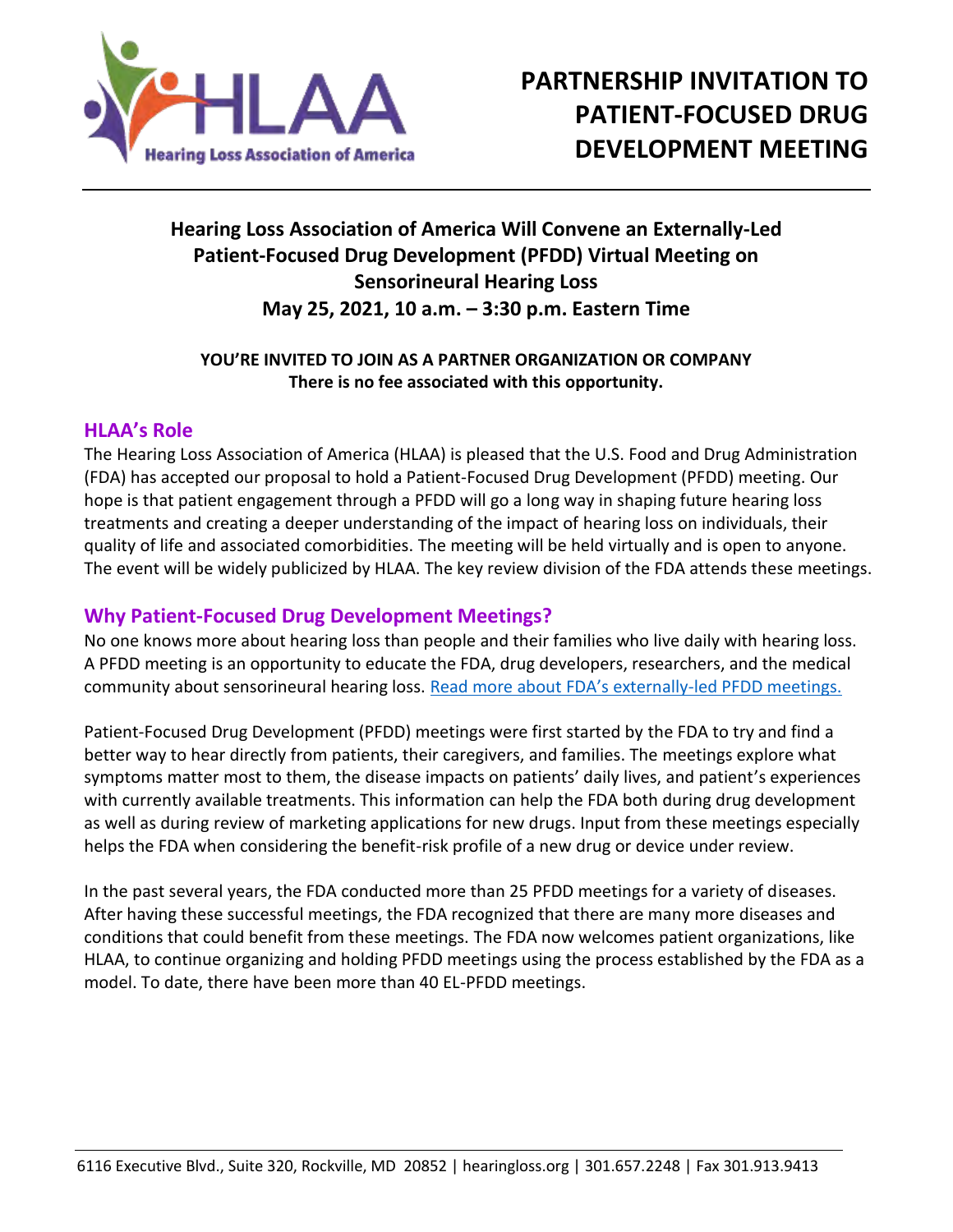#### **Become a Supporting Partner of this Meeting**

**No cost or work involved, just a show of support.** 

#### **This is an opportunity to show our unified support for research and therapies to treat hearing loss.**

HLAA values our relationship with other organizations in the field of hearing health care and other disciplines. We invite you to be part of this important meeting.

It's common to have organizations, large and small, from around the world show their support for a PFDD meeting. We welcome you to be one of those supporters. There's no cost involved, we just ask for your logo and permission to list you as a partner organization of this PFDD meeting on May 25.

## **Who Can Attend the May 25 PFDD Meeting?**

The meeting is virtual so people around the world can attend and is free to anyone interested in hearing loss. When we open registration, please promote the meeting. It's free and hearing accessible with captioning and sign language interpretation. More information will be on hearingloss.org or [sign up](https://www.hearingloss.org/news-media/e-news/) for the free, online *Hearing Life e-News* for updates.

HLAA will also hold a webinar on **April 8** to talk about the purpose of the and to encourage participation in the May 25 meeting. You can register now for the HLAA webinar [here.](https://www.hearingloss.org/event/hlaa-webinar-externally-led-patient/) (Note, this is not in the May 25 registration link.)

#### **Outcomes of the Meeting**

- Recording of the meeting
- Meeting transcript along with slide decks
- Voice of the Patient report**.** The Voice-of-the-Patient report summarizes the meeting and gives anyone interested an overview of hearing loss.
- Widely available. These reports and videos will be posted in the public domain, on the FDA website, the HLAA website and will reside on YouTube. View an example from The National Pancreas Foundation here[: https://pancreasfoundation.org/pfdd2020/](https://pancreasfoundation.org/pfdd2020/)

Your organization or company name will be included in the meeting materials, on the PowerPoint presentation, in the recording, and in the Voice-of-the-Patient report. Your organization's name will be live linked in the registration section on the HLAA website. All these materials will be available after the meeting on the HLAA website, the FDA website and will reside on YouTube.

**Deadline for partner organizations: April 15, 2021**, in order to have your organization's name attached to all promotional materials, including the HLAA webinar on April 8 to encourage participation in the May 25 meeting. We will accept partners after that date.

**If you would like more information about being a partner organization, contact:**

Carrie Johnson, Director of Communications cjohnson@hearingloss.org | 301.657.2248 Ext. 109

If you would like us to add your organization to the list of supporters please complete the form on the next page and return to Carrie Johnson by email.